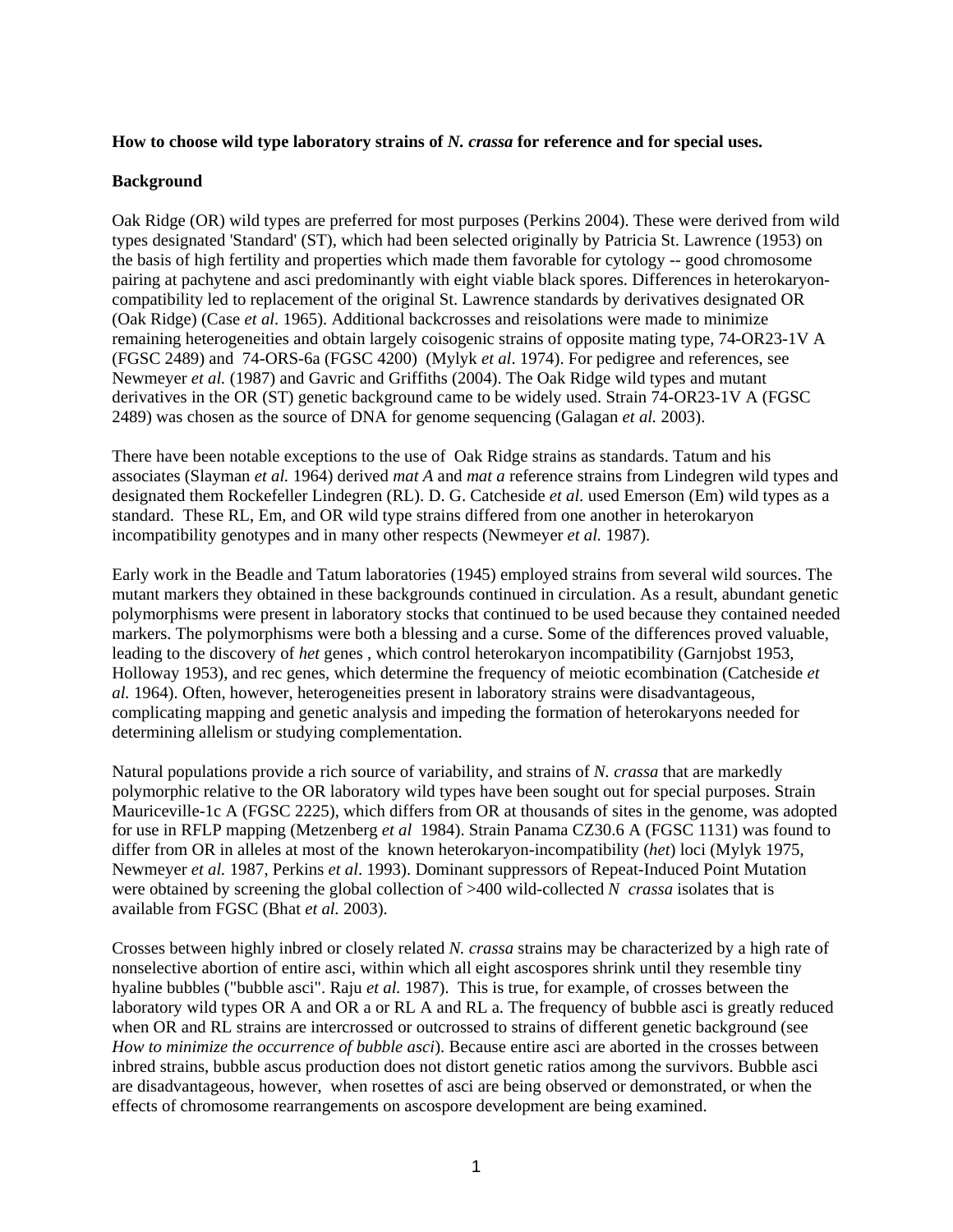Ascus development is impaired in most interspecific crosses. However, strains of *N. intermedia* show excellent pairing of homologous chromosomes at pachytene in crosses by *N. crassa* OR strains, even though few viable ascospores are produced in the interspecific cross (Barry, personal communication; see *How to prepare aceto-orcein squashes*). Markers introgressed into *N. crassa* from other species and markers transferred between other combinations of species are listed in the FGSC catalog.

## **Procedure**

Recommended Oak Ridge standards are 74-OR23-1VA (FGSC 2489) and 74-ORS-6a (FGSC 4200), and the OR-compatible *fluffy* testers *fl* (OR) A (FGSC 4317) and *fl* (OR) a (FGSC 4347) (Perkins *et al*. 1989). For outcrossing to minimize bubble-ascus abortion, crossing strains of OR background by RL strains is effective. RL3-8 A (FGSC 2218), RL 21 a (FGSC 2219), or *fl* (RL) A, (FGSC 6682), *fl* (RL) a (FGSC 6683) are recommended (Perkins and Pollard 1989).

The FGSC catalog lists field-collected strains of *N. crassa* and other species from many localities throughout the world. Many additional Neurospora strains from collections described by Turner *et al.* (2001) are not listed in the catalog but are available through FGSC. For a database, go to [http://www.fgsc.net/ncrassa.html.](http://www.fgsc.net/ncrassa.html) For diagnostic species-tester strains representing all five conidiating Neurospora species, see *How to determine the species of a wild-collected isolate*.

## **References**

Beadle, G. W., and E. L. Tatum. 1945. Neurospora. II. Methods of producing and detecting mutations concerned with nutritional requirements. Am. J. Bot. 32: 678-686.

Bhat, A., F. K. Noubissi, M. Vyas, and D. P. Kasbekar. 2003. Genetic analysis of wild-isolated Neurospora crassa strains identified as dominant suppressors of Repeat-incduced point mutation. Genetics 164: 947-961.

Case, M. E., H. E. Brockman, and F. J. de Serres. 1965. Further information on the origin of the Yale and Oak Ridge wild-type strains of *Neurospora crassa.* Neurospora Newslett. 8: 25-26.

Catcheside, D. G. 1975. Occurrence in wild strains of *Neurospora crassa* of genes controlling genetic recombination. Austral. J. Biol. Sci. 28: 213-225.

J, E. Galagan, S. E. Calvo, K. A. Borkovich, E. U. Selker, N. D. Read, W. FitzHugh<sup>5</sup>, L.-J. Ma, S. Smirnov, S. Purcell, B. Rehman, T. Elkins, R. Engels, S. Wang, C. B. Nielsen, J. Butler, D. Jaffe, M. Endrizzi, D. Qui, P. Ianakiev, D. Bell-Pedersen, M. A. Nelson, M. Werner-Washburne, C. P. Selitrennikoff, J. A. Kinsey, E. L. Braun, A. Zelter, U. Schulte, G. O. Kothe, G. Jedd, W. Mewes, C. Staben, E. Marcotte, D. Greenberg, A. Roy, K. Foley, J. Naylor, N. Stange-Thomann, R. Barrett, S. Gnerre, M. Kamal, M. Kamvysselis, C. Bielke, S. Rudd, D. Frishman, S. Krystofova, C. Rasmussen, R. L. Metzenberg, D. D. Perkins, S. Kroken, D. Catcheside, W. Li , R. J. Pratt, S. A. Osmani, C. P.C. DeSouza, L. Glass, M. J. Orbach, J. A. Berglund, R. Voelker, O. Yarden, M. Plamann, S. Seiler, J. Dunlap, A. Radford, R. Aramayo, D. O. Natvig, L. A. Alex, G. Mannhaupt, D.lJ. Ebbole, M. Freitag, I. Paulsen, M. S. Sachs, E. S. Lander, C. Nusbaum, and and Bruce Birren. 2003. The genome sequence of the filamentous fungus *Neurospora crassa*. Nature 422:859-868.

Garnjobst, L. 1953. Genetic control of heterocaryosis in *Neurospora crassa*. Am .J. Bot. 40: 607-614.